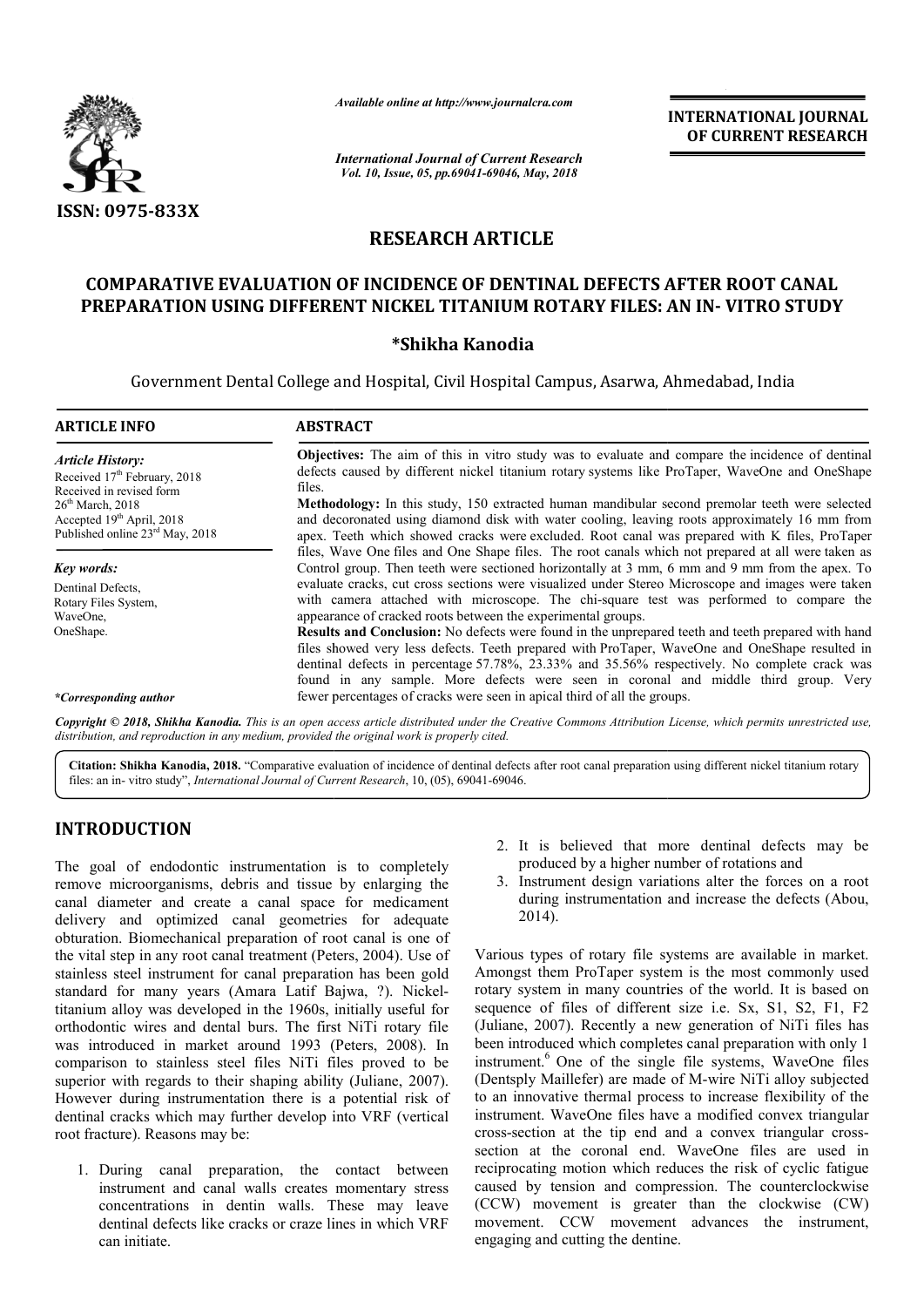





Figure 2. Sections of teeth at 3, 6, and 9mm







**Figure 5a: AT 3mm Figure-5a,5b,5c : 3mm, 6mm and 9mm sections of teeth prepared with Protaper files (Group III)** Figure 5b: AT 6mm Figure 5c: AT 9mm



 **Figure 6a :AT 3mm** 





**Figure 6a, 6b, 6c. 3mm, 6mm and 9mm sections of teeth prepared with Waveone files (Group IV)**

CW movement disengages the instrument from the dentine before it can (taper) lock into the canal (Webber, 2011). OneShape files (Micro-Mega, Besancon Cedex, France) are also single file system used in traditional continuous rotational motion. They have a triangle cutting edge in the apical part, 2 cutting edges in the coronal part, and a cross-section that progressively changes from 3 to 2 cutting edges between the apical and coronal parts; this design offers an optimal cutting action (Liu, 2013). The purpose of this study was to compare the incidence of dentinal defects after biomechanical preparation with K files, ProTaper, WaveOne and OneShape rotary systems. For the instrument from the dentine College and Hospital, Ahmedabad.<br>
into the canal (Webber, 2011). rooted mandibular second premains present in traditional continuous rotational<br>
in traditional continuous rotational<br>
le

# **MATERIALS AND METHODOLOGY ERIALS**

This stereomicroscopic in-vitro study was conducted in the Department of Conservative & Endodontics at Govt. Dental

rooted mandibular second premolars due to periodontal reasons with single canal of varied anatomy were selected. The selected specimens were radio graphically examined to confirm single root canal. Teeth grossly destructed were excluded from the study. The collected teeth were cleared of all blood stains, soft tissue tags, hard bony spicules and calculus adherent to the root and stored in purified filtered water at room temperature until use. College and Hospital, Ahmedabad. 150 freshly extracted single excluded from the study. The collected teeth were cleared of all blood stains, soft tissue tags, hard bony spicules and calculus adherent to the root and stored in purified filtered

Instruments: ProTaper rotary file system (Dentsply Maillefer, Ballaigues, Switzerland). The standard set of this system includes 3 shaping and 3 finishing instruments with variable tip size. Three finishing instruments named F1, F2 and F3 have includes 3 shaping and 3 finishing instruments with variable<br>tip size. Three finishing instruments named F1, F2 and F3 have<br>D0 diameters and apical tapers of 20/07, 25/08 and 30/09, respectively. From D4 to D14 each instrument has a decreasing percentage taper. WaveOne rotary file system (Dentsply Tulsa,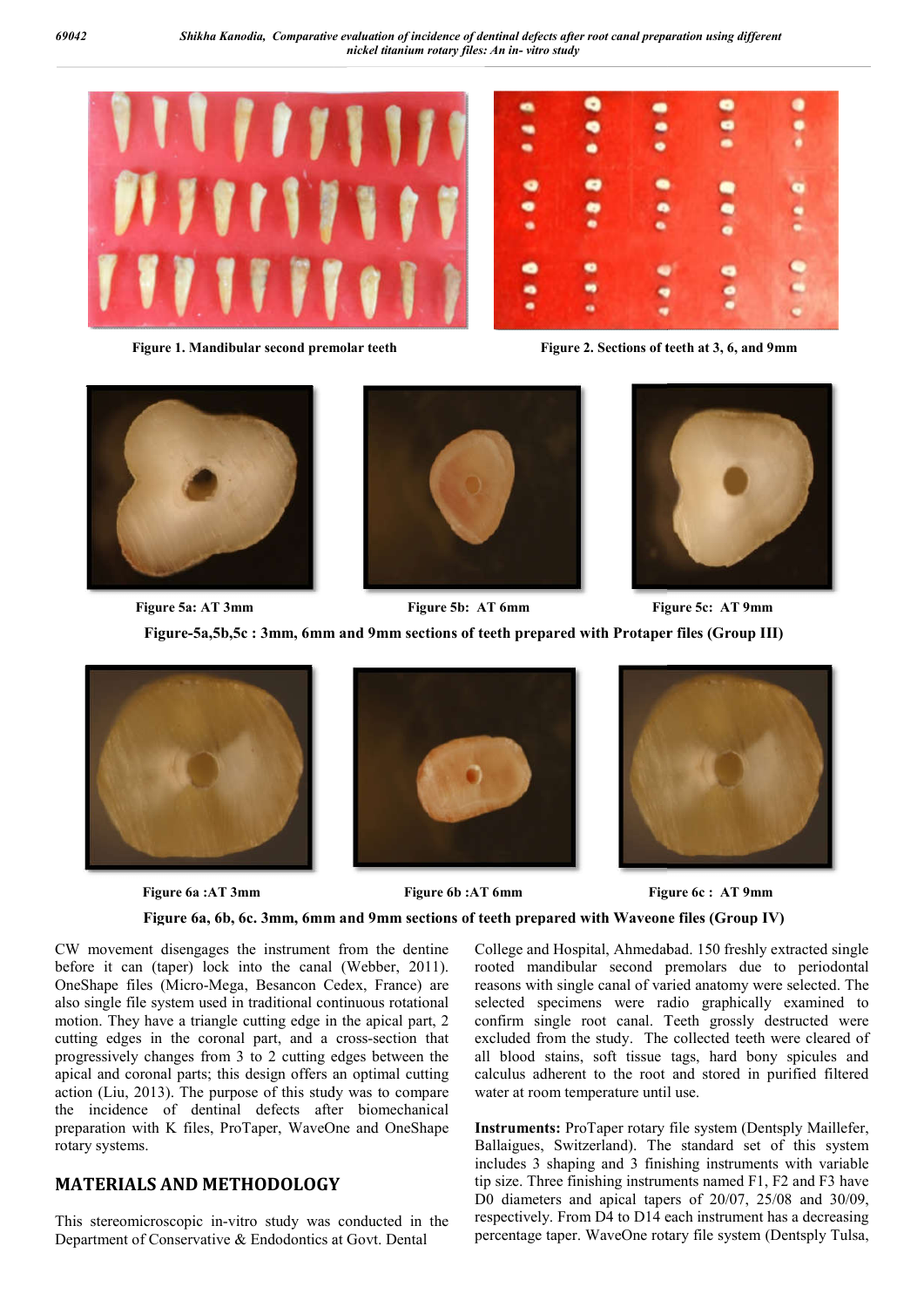Dentsply Maillefer). WaveOne NiTi file system from DENTSPLY Maillefer is a SINGLE-use, SINGLE-file system to shape the root canal completely from start to finish. There are three files in the WaveOne single-file reciprocating system. The WaveOne Small file is used in fine canals. The tip size is ISO 21 with a continuous taper of 6%. The WaveOne Primary file tip size is ISO 25 with an apical taper of 8%. The WaveOne Large file tip size is ISO 40 with an apical taper of 8%. OneShape file (Micro Mega, Besancon, France). One Shape completes canal shaping with only one single file in continuous rotation. Only one file with #25 file with 6% taper.

#### **METHODS**

All teeth were decoronated using diamond disk with water cooling, leaving roots approximately 16 mm from apex. All the teeth were seen under stereomicroscope under 12.5 x magnifications. Teeth which showed cracks were excluded. The teeth were randomly divided into five groups as follows:

GROUP I: 30 teeth were left unprepared with no instrumentation and it served as Control Group A.GROUP II: Root canal preparation of 30 teeth done with the help of K files using step back technique. Working length established 1 mm short of major apical foramen with master apical file of size 25. Further, by step back method, flaring was done up to file size 45. It served as Control Group B. GROUP III: Root canal preparation of 30 teeth was done with the help of ProTaper system. Working length established 1 mm short of major apical foramen with master apical file F2 which has ISO 25 number apical size and taper of 8% at apex. Crown Down technique was used for preparation. GROUP IV: Root canal preparation of 30 teeth was done with WaveOne rotary file system. Primary file was used in reciprocating motion which has 25 no. apical size and taper of 8% at apical area. GROUP V: Root canal preparation of 30 teeth was done with OneShape rotary file system. OneShape is single file system with 25 no. apical size and 6% taper working in continuous rotational motion.

**Specimen preparation:** After completion of cleaning and shaping, teeth were stored in purified distilled water. Then teeth were sectioned horizontally at 3 mm, 6 mm and 9 mm from the apex and given name as Sub-group 1, Sub-group 2  $\&$ Sub-group 3 respectively (Figure 1,2).

**Evaluation:** To evaluate cracks, cut cross sections were visualized under Stereo Microscope at 12.5x magnification. And images were taken with camera attached with microscope. The cracks seen in photo images were scored according to Yoldas *et al*<sup>9</sup> as: "No defect" was defined as root dentin devoid of any craze lines or micro cracks either at the external surface of the root or at the internal surface of the root canal wall. ''Defect'' was defined as if any lines, microcracks, or fractures were present in root dentin (Figure 3,4,5,6,7).

**Statistical analysis:** Crack percentages were counted by dividing number of crack with number of cross sections per group. Statistical analysis was done using Chi-Square Test and p value <0.05 was considered statistically significant.

### **RESULTS**

This in-vitro study was conducted to evaluate and compare the incidence of dentinal defects caused by hand instrumentation and different Nickel Titanium rotary files.

**Table 1. Percentage distribution of defects among different groups [Coronal (9mm) section]**

|           | <b>Number of cracks</b> | Percentage |
|-----------|-------------------------|------------|
| Group I   |                         | 0.00       |
| Group II  | 2                       | 6.67       |
| Group III | 19                      | 63.33      |
| group IV  | 13                      | 43.33      |
| Group V   | 16                      | 53.33      |

**Table 2. Percentage distribution of defects among different groups (Middle (6mm) section)**

|           | <b>Number of cracks</b> | Percentage |  |
|-----------|-------------------------|------------|--|
| Group I   |                         | 0.00       |  |
| Group II  |                         | 0.00       |  |
| Group III | 31                      | 103.33     |  |
| Group IV  | 6                       | 20.00      |  |
| Group V   | 15                      | 50.00      |  |

**Table 3. Percentage distribution of defects among different groups (apical (3mm) section)**

|           | <b>Number of cracks</b> | Percentage |  |
|-----------|-------------------------|------------|--|
| Group I   |                         | 0.00       |  |
| Group II  |                         | 0.00       |  |
| Group III |                         | 6.67       |  |
| Group IV  |                         | 6.67       |  |
| Group V   |                         | 333        |  |

**Table 4. Total percentage distribution of defects among different groups-(all sections-coronal+middle+ apical)**

|         | <b>Number of cracks</b> | Percentage |
|---------|-------------------------|------------|
| Group 1 |                         | 0.00       |
| Group 2 |                         | 2.22       |
| Group 3 | 52                      | 57.78      |
| Group 4 | 21                      | 23.33      |
| Group 5 | 32                      | 35.56      |

Chi-Square value-  $42.30$ , p value=  $\leq 0.0001$ 



**Table 5. Chi square value and p value for different groups**

|                   | Chi square test | Degree of freedom | p value      |     |
|-------------------|-----------------|-------------------|--------------|-----|
| $GI$ vs $GII$     | 1.017           |                   | $0.500^{**}$ | NS  |
| <b>GI</b> vs GIII | 7.925           |                   | $0.005***$   | VHS |
| <b>GI</b> vs GIV  | 4.286           |                   | $0.038*$     | S   |
| GI vs GV          | 5.455           |                   | 0.026        | S   |
| GII vs GIII       | 5.192           |                   | $0.026^*$    |     |
| GII vs GIV        | 2.964           |                   | $0.018^*$    | S   |
| GII vs GV         | 3.963           |                   | $0.037^*$    | S   |
| GIII vs GIV       | 4.167           |                   | $0.029*$     | S   |
| GIII vs GV        | 4.841           |                   | $0.040*$     | S   |
| GIV vs GV         | 0.131           |                   | $0.718***$   | NS  |

The Control Groups (I, II) and Experimental Groups (III, IV, and V) were compared to determine the percentage of cracks. Table 1 shows percentage distribution of defects among all 5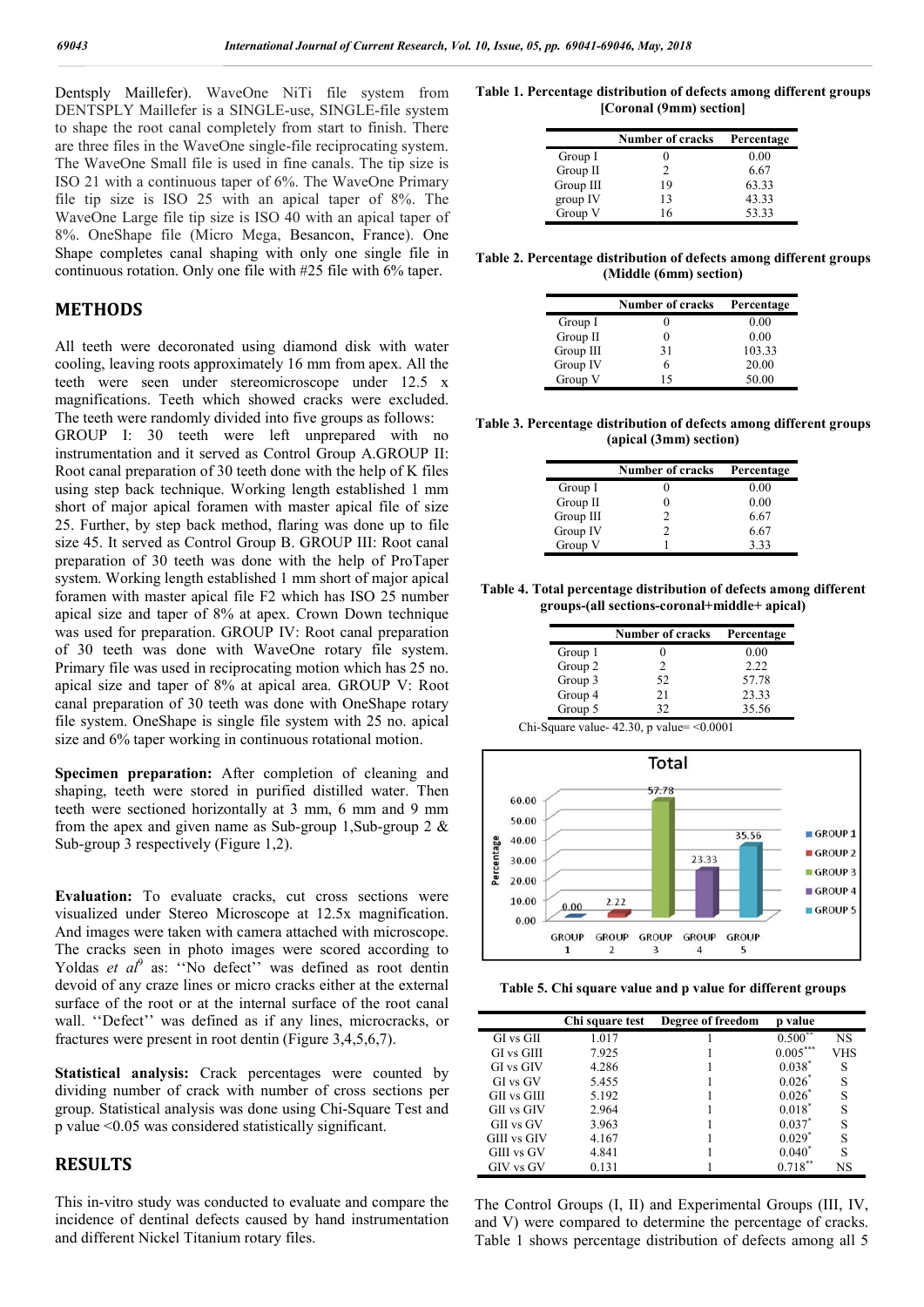groups at coronal section 9 mm. Group 3 ProTaper files shows more number of defects and defects with OneShape and WaveOne in decreasing order and group 1 has no defects. Chi Square value is 14.17 and p value is highly significant. ProTaper > OneShape > WaveOne > K files > Unprepared. Table 2 shows percentage distribution of defect among all groups at middle section 6 mm. Group 3 shows highest defects and group 1 has no defects. Group 2 also has no defects. Chi Square value is 26.50 and p value is highly significant. ProTaper > OneShape > WaveOne > K files > Unprepared. Table 3 shows percentage distribution of defect among all groups at 3mm. Chi Square value is 4.12 and p value is not significant. ProTaper = WaveOne > OneShape > K files > Unprepared. Table 4 shows total crack percentage for all groups. Group 1 has 0 percentage cracks which is lowest among all the groups. Chi Square value is 42.30 and p value is highly significant. On the basis of these present defects it is observed that: ProTaper > OneShape > WaveOne > K files > Unprepared. Table 5 shows chi square value and p value for different groups. There was highly significant difference between Group I and Group III. Significant difference was found between Group I & IV, I & V, II & III, II & IV, II & V, III & IV, III & V. No significant difference was found between Group I & II, and between Group IV & V.

# **DISCUSSION**

Biomechanical preparation of root canal is one of the main step in achieving endodontic success by enabling bacterial elimination, removal of debris, and facilitating obturation (You, 2010 and European Society of Endodontology, 2006). But perforations, canal transportation, ledge, zip formation, and separation of instruments are some of the complications encountered during root canal preparation and retreatment cases (Yoldas, 2012; Jeon, 2014; Rhodes, 2011). For biomechanical preparation many techniques and instruments have been tried. Stainless steel K files were introduced in 1915 (Michael, 2005). They were considered gold standard for biomechanical preparation and versatile. But due to their limitations in narrow canals, less flexibility, and time consuming, rotary NiTi file systems were introduced (Jeon, 2014 and Munoz, 2014). One of them is rotary ProTaper file system. This system is widely used and most popular. It has a sequence of files to complete biomechanical preparation. Due to an increase in the number of files it becomes time consuming which increases rotations and leads to more damage to dentin. The introduction of single file systems has been both revolutionary and exciting. If these files are found to be safe and effective, they could revolutionize the practice of endodontics (Patil, ?). OneShape is single file system in continuous rotation of  $360^{\circ}$  and WaveOne is has reciprocation motion with clockwise  $(50^0)$  and counterclockwise  $(170^0)$ rotation of files (Robinson, 2013). Cracks after canal instrumentation were detected in horizontal sections cut at different levels at 9 mm, 6 mm and 3 mm from root apex. It seems useful to examine the root surface and dentin at multiple levels to determine the development of cracks (Liu, 2013).

- In Group I, Control Group A, root canals were kept unprepared to rule out cracks other than biomechanical preparation.
- In Group II, control Group B, root canals were prepared with K files.
- In Group III root canals were prepared with ProTaper files. It is a widely used system. In this system Sx, 2

shaping files S1, S2 and 2 finishing files F1, F2 were included. F2 was taken as master apical file. To overcome the flaws of multiple file system, single files system is used in Group IV and Group V.

- In Group IV root canals were prepared with WaveOne files. This single file system works in reciprocating motion (Gambarini, 2012). This group was taken to differentiate between Continuous rotation and Reciprocating motion. In this system 3 files are available: small (21 no., 6% taper), primary (25 no., 8% taper) and long (40 no., 8% taper) (Jeon, 2014). Primary file was considered as master apical file.
- In Group V root canals were prepared with OneShape files. It is a single file system with continuous rotation. This system included only one file with 25 no. apical size with 6% taper. To avoid variability in results all teeth were prepared till master apical file size ISO 25.

Group I showed no defects in any of the specimen. There was no statistically significant difference between Group I and Group II (p value=0.5). Group III showed highly significant difference with Group I (p value= $0.005$ ) whereas Group IV (p value=0.038) and Group V (p value=0.026) showed significant difference. Group II showed almost no dentinal defects and was statistically significant with other rotary Groups, Group III (p value=0.026), Group IV (p value=0.018) and Group V (p value=0.037). This is in agreement with several other studies (Bier, 2009 and Kim, 2013) and could be attributed to the less aggressive movement of the hand files in the canal compared with rotary files (Hin, 2013). All rotary files showed more cracks than K file group. This is attributed to more number of active rotations associated with rotary systems, greater taper compared to standard K files and greater total volume of root dentin removal with NiTi rotary systems (Hin, 2013 and Sathorn, 2005). As more root dentin is removed, greater is the risk of initiating root fracture (Hin, 2013). Group III (ProTaper) showed highest number of defects at all the levels with the statistically significant difference with Group IV (p value=0.029) and Group V (p value=0.040). This may be attributed to the high number of rotations associated with more number of files, progressively increasing taper along the length of the files, smaller pitch and its cross section design all of which removes relatively more dentin compared to other systems (Hin, 2013). This is in association with previous studies who have proved ProTaper to be more stiffer files (Abou, 2014), that generates the most extreme tensile  $\&$ compressive stresses in dentin (Kim, 2013). Within Group IV, WaveOne showed fewer defects in apical third than in coronal and middle third. At apical 3 mm, numbers of defects were similar to ProTaper but higher than OneShape Group. This may be because Matthew el al have proved that WaveOne leaves significantly more debris in the apical third of canal during biomechanical preparation (Dietrich, 2012). Thus increasing stresses and defects within the dentinal walls compared to OneShape in apical third. In coronal third and middle third levels at 9 mm and 6 mm relatively fewer defects are seen in WaveOne Group. This may be due to the fact that WaveOne is a single file system with M wire alloy technology and works in reciprocating motion. M wire is more flexible than conventional NiTi, thus not only does it induce less stresses on the root canal walls, but also less pressure is exerted on the instrument during instrumentation (Abou, 2014). Hend Mahmoud *et al* have concluded that the alloy from which the instrument is manufactured was a more important factor in determining the damaging potential of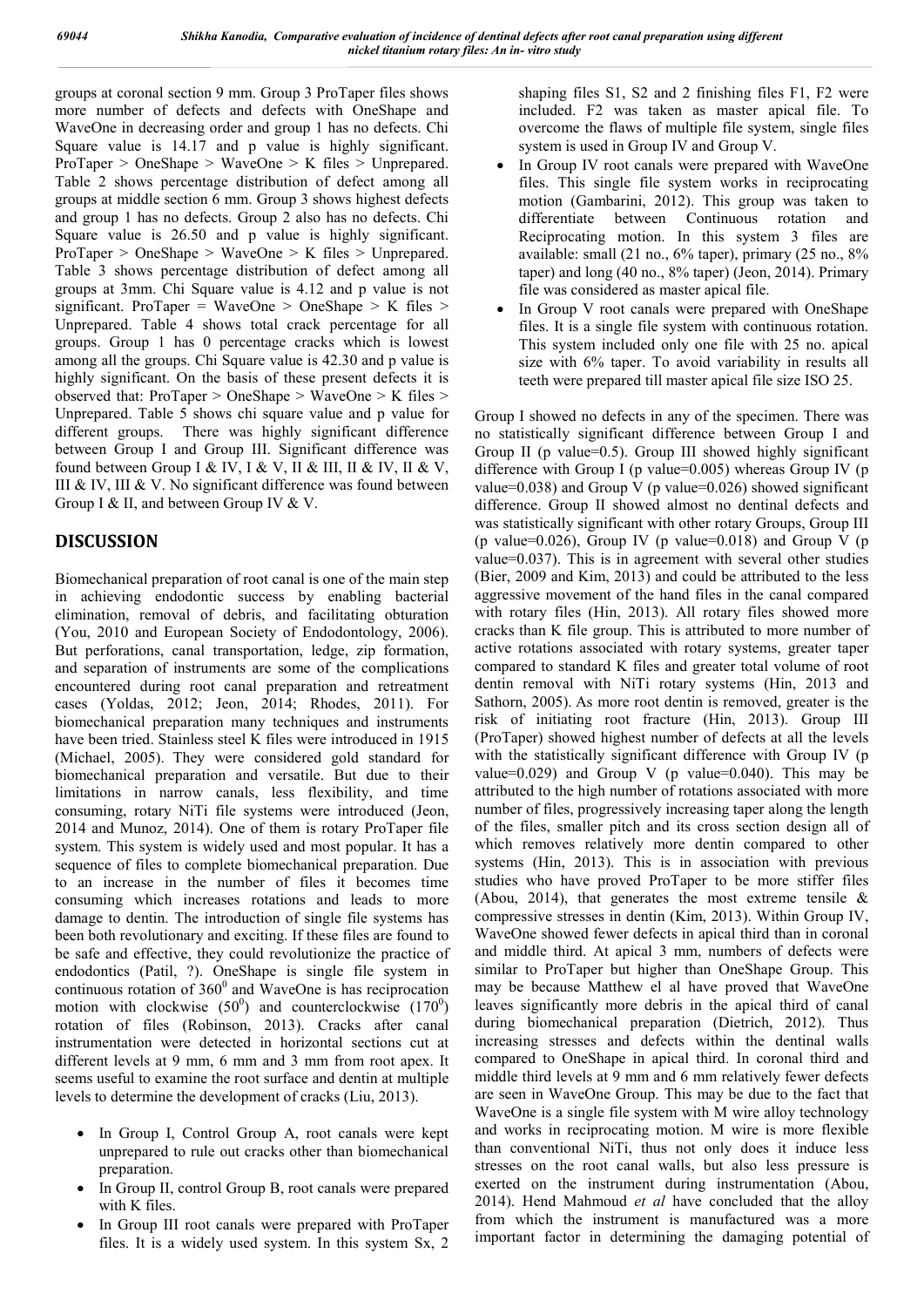single-file instruments than the motion of instrumentation (Abou, 2014). Reciprocating motion is safer than conventional rotation (Abou, 2014) as it shows both Counter Clockwise (170) and Clockwise movement. Counter Clockwise movement engage and cut the dentin (Webber, 2011). Clockwise movement disengage the instrument from the dentin before it (taper) lock into the canal, results into more centered preparation. Effective rotations are less compared to continuous rotation (Robinson, 2013) and its balance force concept (Berutti, 2012), decreases the risk of torsional fracture. Within Group V, OneShape files showed more defects in dentin, in the coronal and middle third and less in the apical third. Defects along the dentinal walls may be attributed to the constant increase in taper and continuous rotational motion of OneShape file that causes more stresses. At apical 3mm, OneShape files showed lesser defects than ProTaper and WaveOne files. This may be because ISO 25 number OneShape file have 6 % apical taper which is less than ProTaper F2 file and WaveOne Primary file with 8 % apical taper. Within the limits of this study we can conclude that WaveOne gives comparably good results in coronal and middle third region i.e. lesser cracks as compared to OneShape which is better than WaveOne for apical third region. However statistically no significant difference has been found between the two. Although WaveOne seems to be a promising system with respect to its shaping ability and less defects and damage to dentin. The clinical significance of these findings are not very clear and still further studies are needed to clarify the clinical performance of WaveOne and OneShape. So we can conclude that fracture susceptibility of teeth can be decreased by maintaining the canal size as small as practical (Sathorn, 2005).

#### **Conclusion**

From the results of this study, it can be concluded that Hand instrumentation with K files causes least dentinal defects. Even though NiTi rotary files have many advantages over hand files, NiTi files can induce variable degree of dentinal defects during root canal preparation. ProTaper generated highest defects compared to other file systems at all 3 levels 3mm, 6mm, and 9mm. WaveOne files causes least damage to dentin at coronal and middle third region at 9 mm and 6 mm respectively but comparably more than OneShape at 3 mm. OneShape induced least damage at apical third region at 3 mm but comparably higher at 6 mm and 9 mm than WaveOne system. There was no significant difference found between WaveOne and OneShape.

#### **REFERENCES**

- Abou, E., Nasr, H.M., Abd, El., Kader, K.G. 2014. Dentinal damage and fracture resistance of oval roots prepared with single- file system using different kinematics. *J.Endod.* 40(6):849-51.
- Amara Latif Bajwa, Muhammad Qasim, Abdul Qadir Dall. Influence of instrument size in debriding apical third of the root canal system. *J Liaquat Uni Med Health Sci Jan*., 11(3):133-8.
- Berutti, E., Chiandussi, G., Paolino, D.S., Scotti, N., Cantatore, A., Castellucci, A., Pasqualini, D. 2012. Canal Shaping with WaveOne Primary Reciprocating Files and ProTaper System: A Comparative Study. *J Endod.,* Apr;38(4):505-9.
- Bier, C.A., Shemesh, H., Tanomaru-Filho, M., *et al*. 2012. The ability of different nickel titanium rotary instruments to

induce dentinal damage during canal preparation., *J Endod.,* 35, 236–8.

- Dietrich, M.A., Kirkpatrick, T.C., Yaccino, J.M. 2012. In Vitro Canal and Isthmus Debris Removal of the Self-Adjusting File, K3, and WaveOne Files in the Mesial Root of Human Mandibular Molars. *J Endod.,* Aug;38(8):1140-4.
- European Society of Endodontology. 2006. Quality guidelines for endodontic treatment: consensus report of the European Society of Endodontolog. *Int Endod J.,* 39(12):921-30
- Gambarini, G., Rubini, A.G., AI Sudani, D., Gergi, R., Culla, A., De Angelis, F., Di Carlo, S., Pompa, G., Osta, N., Testarelli, L. 2012. Influence of Different Angles of Reciprocation on the Cyclic Fatigue of Nickel-Titanium Endodontic Instruments. *J Endod*., Oct;38(10):1408-11
- Hin, E.S., Wu, M.K.,Wesselink, P.R., Shemesh, H. 2013. Effects of Self-Adjusting File, Mtwo, and ProTaper on the Root Canal Wall. *J Endod.,* Feb; 39(2):262-4
- Jeon, H.J., Paranjpe, A., Ha, H.J., Kim, E., Lee, W., Kim, H.C. 2014. Apical Enlargement According to Different Pecking Times at Working Length Using Reciprocating Files. *J Endod.,*40(2):281-4
- Juliane, V., Kerstin, B., Andrej, M. 2007. Evaluation of rotary root canal instruments in vitro: a review. *Endo.,* 1 (3); 189- 203
- Kim, H.C., Lee, M.H., Yum, J.,Versluis, A., Lee, C.J., Kim, B.M. 2013. Potential Relationship between Design of Nickel-Titanium Rotary Instruments and Vertical Root Fracture. *J Endod,* 36(7):1195-9
- Liu, R., Hou, B.X., Wesselink, P.R., Wu, M.K., Shemesh, H. 2013. The Incidence of Root Microcracks Caused by 3 Different Single-file Systems versus the ProTaper System. *J Endod.*, 39(8):1054-6.
- Michael, H., Peters, O.A., Paul, M.H. Dummer. 2005. Mechanical Preparation Of Root Canals: Shaping Goals, *Techniques And Means, Endodontic Topics.,* 10, 30–76
- Munoz, E., Forner, L., Llena, C. 2014. Influence of Operator's Experience on Root Canal Shaping Ability with a Rotary Nickel-Titanium Single-File Reciprocating Motion System. *J Endod.,* 40(4):547-50
- Patil, A., Aggarwal, S. To compare and contrast maintenance of root canal geometry using rotary NiTi systems - An in vitro study, *Endodontology,* 14-21
- Peters, O.A. 2004. Current Challenges and Concepts in the Preparation of Root Canal Systems: A Review. *J Endod.* 30(8):559-67.
- Peters, O.A. 2008. Rotary Instrumentation: An Endodontic Perspective. Endodontics: Colleagues for Excellence, winter, 1-7
- Rhodes, S.C., Hülsmann, M., McNeal, S.F., Beck, P., Eleazer, P.D. 2011. Comparison of root canal preparation using reciprocating Safe siders stainless steel and Vortex nickeltitanium Instruments. *Oral Surg Oral Med Oral Pathol Oral Radiol Endod*., 111(5):659-67
- Robinson, J.P., Lumley, P.J., Cooper, P.R., Grover, L.M., A., Walmsley, A.D. 2013. Reciprocating Root Canal Technique Induces Greater Debris Accumulation Than a Continuous Rotary Technique as Assessed by 3-D Micro– Computed Tomography. *J Endod.*, 39(8):1067-70.
- Sathorn, C., Palamara, J.E, Messe, H.H. 2005. A Comparison of the Effects of Two Canal Preparation Techniques on Root Fracture Susceptibility and Fracture Pattern. *J Endod*. 31(4):283-7
- Webber, J., Machtou, P., Pertot, W., Kuttler, S., Ruddle, C., West, J. 2011. The WaveOne single-file reciprocating system. *Roots.,* 1, 28–33.